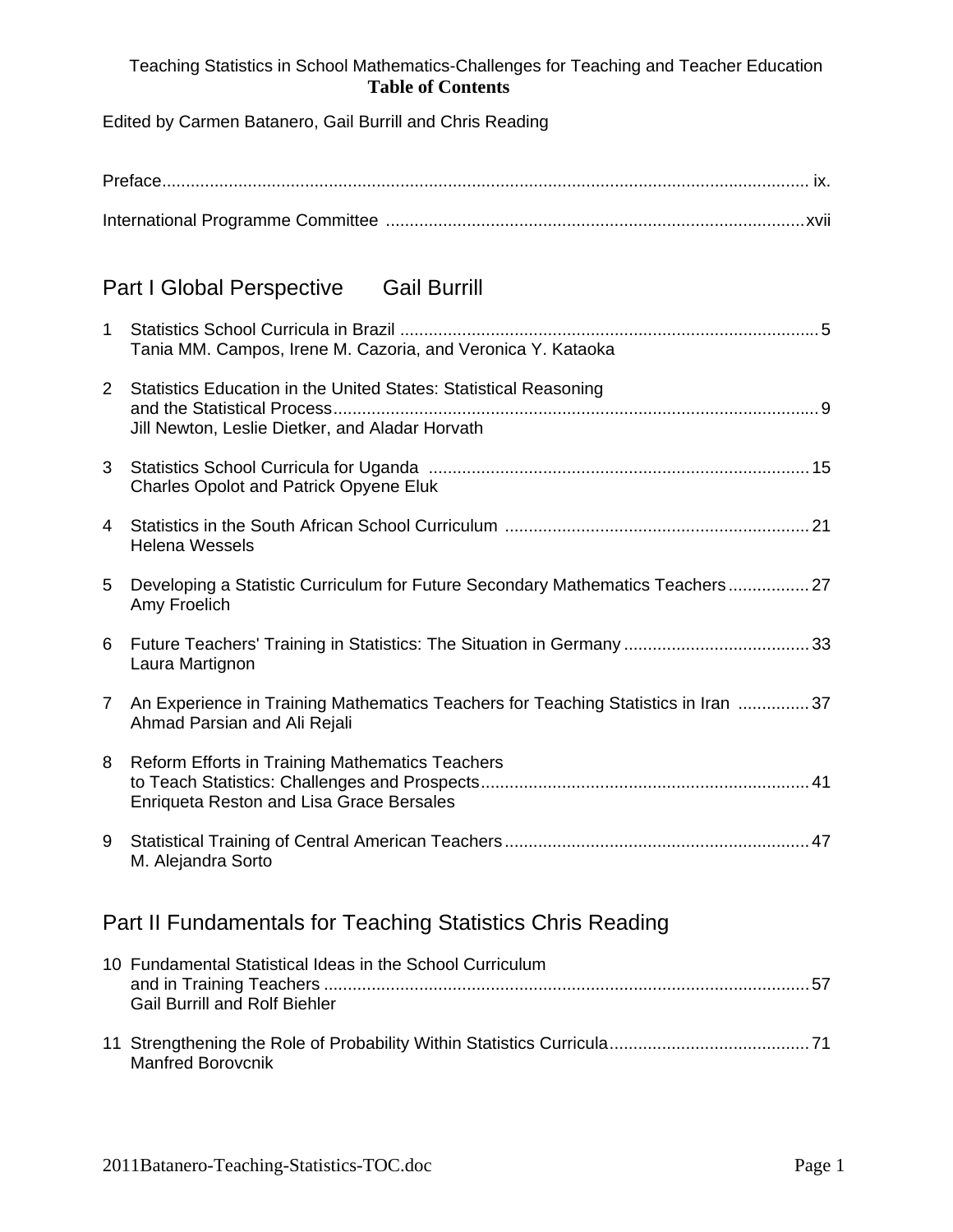|                                                                     | Teaching Statistics in School Mathematics-Challenges for Teaching and Teacher Education<br><b>Table of Contents</b> |  |
|---------------------------------------------------------------------|---------------------------------------------------------------------------------------------------------------------|--|
|                                                                     | 12 Frequentist Approach: Modelling and Simulation in Statistics                                                     |  |
|                                                                     | Brigitte Chaput, Jean-Claude Girard, and Michel Henry                                                               |  |
|                                                                     | Dave Pratt, Neville Davies, and Doreen Connor                                                                       |  |
|                                                                     | Helen MacGillivray and Lionel Pereira-Mendoza                                                                       |  |
|                                                                     | 15 Complementing Mathematical Thinking and Statistical<br>Linda Gattuso and Marla Gabrielia Ottaviani               |  |
|                                                                     | 16 Assessment of Learning, for Learning, and as Learning<br>Joan Garfield and Christine Franklin                    |  |
| Part III Teachers' Beliefs, Attitudes and Knowledge Carmen Batenero |                                                                                                                     |  |
|                                                                     | Robyn Pierce and Helen Chick                                                                                        |  |
|                                                                     | Assumpta Estrada, Carmen Batancro, and Stephen Lancaster                                                            |  |
|                                                                     | <b>Andreas Eichler</b>                                                                                              |  |
|                                                                     | M. Teresa Gonzãlez, M. Candelaria Espinel, and Janet Ainley                                                         |  |
|                                                                     | Tim Jacobbe and Carolina Carvalho                                                                                   |  |
|                                                                     | Ernesto Sanchez, Claudia Borim da Silva, and Citeda Coutinho                                                        |  |
|                                                                     | Chris Reading and Dan Canada                                                                                        |  |
|                                                                     | Anthony Harradine, Carmen Batanero, and Allan Rossman                                                               |  |
|                                                                     | Joachim Engel and Peter SedImeier                                                                                   |  |
|                                                                     | Tim A. Burgess                                                                                                      |  |